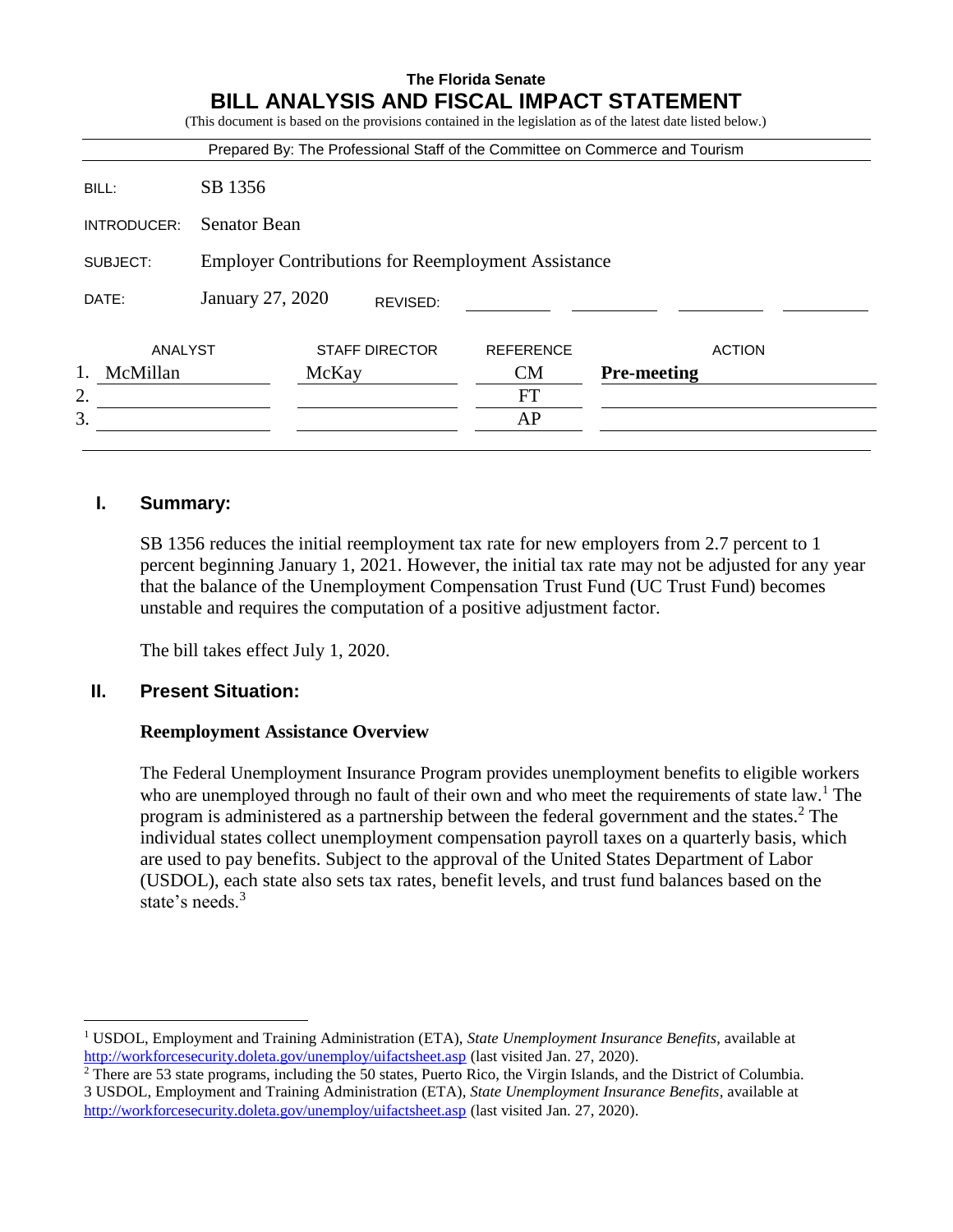The Internal Revenue Service collects an annual federal payroll tax under the Federal Unemployment Tax Act  $(FUTA)$ ,<sup>4</sup> which is used to provide grants to the states to fund costs associated with program administration and job service programs.<sup>5</sup>

Florida's unemployment insurance program was created by the Legislature in  $1937$ .<sup>6</sup> The program was rebranded as the "reemployment assistance program" in 2012.<sup>7</sup> The Department of Economic Opportunity (DEO) is responsible for administering the program, and the DEO contracts with the Florida Department of Revenue (DOR), as the tax collection service provider, for the collection of unemployment taxes.<sup>8</sup>

### *Florida Reemployment Assistance Benefits*

A qualified claimant may receive reemployment assistance (RA) benefits equal to 25 percent of wages, not to exceed \$6,325 in a benefit year.<sup>9</sup> Benefits range from a minimum of \$32 per week to a maximum weekly benefit amount of \$275 for up to 23 weeks, depending on the claimant's length of prior employment, wages earned, and the unemployment rate.<sup>10</sup>

To receive RA benefits, a claimant must meet certain monetary and non-monetary eligibility requirements. Key eligibility requirements involve a claimant's earnings during a certain period of time, the manner in which the claimant became unemployed, and the claimant's efforts to find new employment. $11$ 

A claimant must meet certain requirements in order to be eligible for benefits for each week of unemployment.<sup>12</sup> For example, each week an individual is required to contact at least five prospective employers (three prospective employers if the individual resides in a small county) or report to a One-Stop Career Center for reemployment services.<sup>13</sup>

## *Financing Reemployment Assistance*

In Florida, RA benefits are financed solely through contributions by employers – employers pay taxes on the first \$7,000 of each employee's wages.<sup>14</sup> Employers are required to pay state taxes into

 $12 \, Id.$ 

 $\overline{a}$ 

<sup>13</sup> *Id.* For the entire list of requirements and exceptions. A "small county" is defined in s. 120.52(19), F.S., as any county that has an unincarcerated population of 75,000 or less according to the most recent decennial census.

<sup>14</sup> Section 443.1217, F.S.

<sup>4</sup> 26 U.S.C. 3301-3311.

<sup>5</sup> FUTA also pays one-half of the cost of extended unemployment benefits (during periods of high unemployment) and provides for a fund from which states may borrow, if necessary, to pay benefits. *See* USDOL, Employment and Training Administration*, Unemployment Insurance Tax Topic,* available at

<http://workforcesecurity.doleta.gov/unemploy/uitaxtopic.asp> (last visited Jan. 27, 2020).

<sup>6</sup> Chapter 18402, Laws of Fla.

<sup>7</sup> Chapter 2012-30, Laws of Fla.

<sup>8</sup> Section 443.1316, F.S.

<sup>9</sup> Section 443.111(5), F.S. The maximum amount of benefits available is calculated by multiplying an individual's weekly benefit amount by the number of available benefit weeks.

 $10$  Section 443.111(3), F.S. If the average unemployment rate for the 3 months in the most recent third calendar year quarter is at or below 5 percent, then the maximum weeks of benefits available is 12; for each 0.5 percent that the unemployment rate is above 5 percent, an additional week of benefits becomes available up to 23 weeks at an unemployment rate of 10.5 percent. <sup>11</sup> *See* s. 443.091, F.S.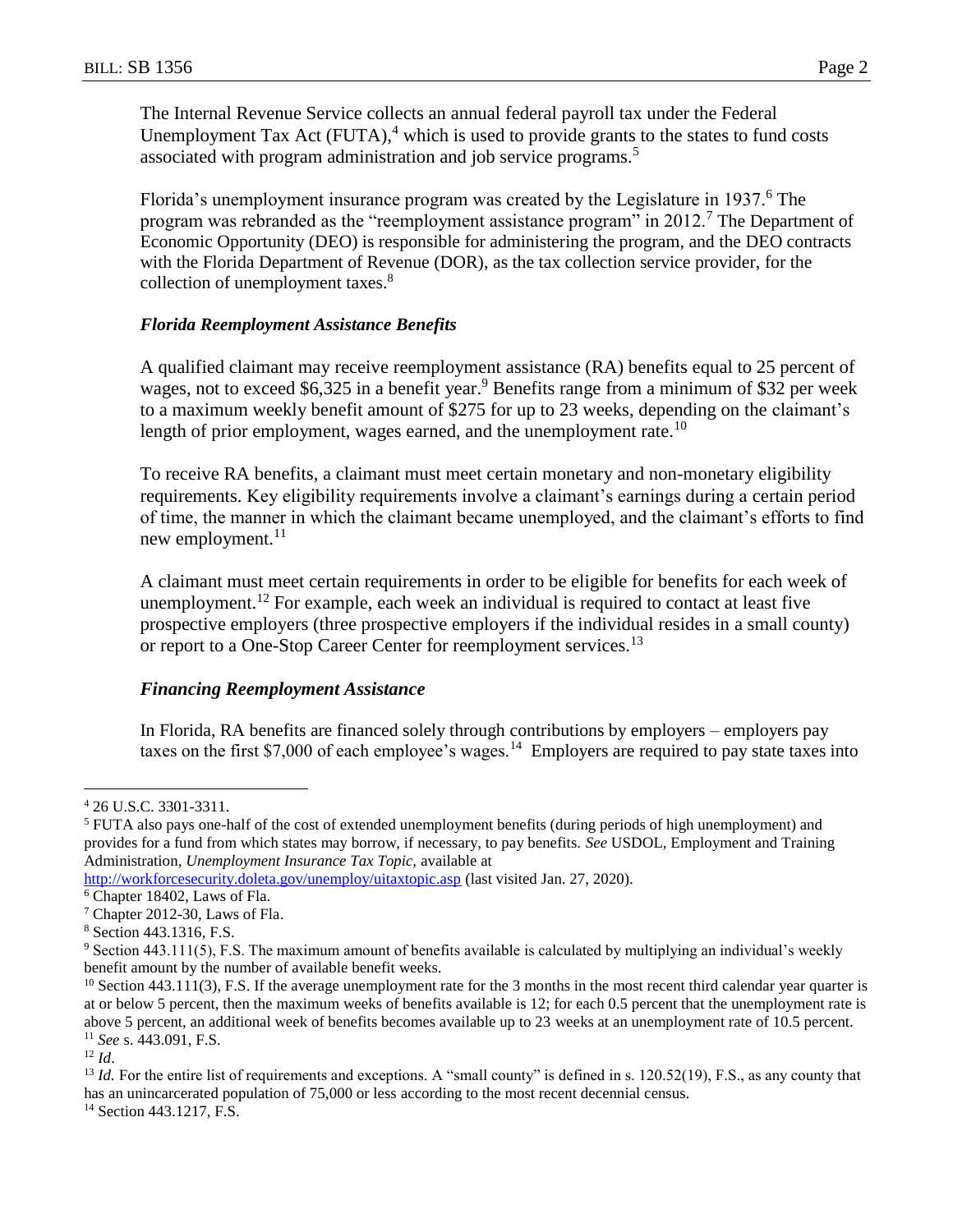Florida's RA program as a cost of doing business.<sup>15</sup> Employers must file quarterly reports and pay taxes within one month of the close of each quarter. New businesses are required to report initial employment information in the month following the calendar quarter in which employment begins.<sup>16</sup> The DOR reviews the reports and any additional required applications to make a determination of whether the business is liable to pay RA taxes. $17$ 

Businesses are liable for state reemployment tax if they meet any of the following conditions:<sup>18</sup>

- Paid more than \$1,500 in quarterly wages in a calendar year;
- Had at least one employee for any portion of a day during any 20 weeks in a calendar year; or
- $\bullet$  Is liable under the FUTA.<sup>19</sup>

Florida law also specifies separate liability requirements for agricultural and domestic employers, nonprofit organizations, governmental agencies, and Indian tribes.<sup>20</sup> Businesses that are otherwise not subject to RA taxation may decide to voluntarily pay into the UC Trust Fund for coverage for their employees. $21$ 

#### *Reemployment Assistance Tax Rates*

An employer's contributions are equal to a percentage of its wages paid for employment.<sup>22</sup> The standard rate of contributions payable is 5.4 percent,  $\frac{3}{2}$  which is also the maximum allowable tax rate under current law.<sup>24</sup> New employers are liable to pay an initial contribution of 2.7 percent, which remains in effect until the employer has made contributions for at least eight consecutive quarters.<sup>25</sup> One exception to the initial rate is when employers who would be liable by succession, choose to accept the tax rate of the previous employer and the responsibility of paying any outstanding amounts due. $26$ 

An employer with record of at least eight quarters of contributions may be eligible to receive a variable tax rate.<sup>27</sup> Variable tax rates are adjusted annually and are based on the employer's benefit experience,<sup>28</sup> the balance of the UC Trust Fund,<sup>29</sup> and other adjustment factors.<sup>30</sup> The variable rates

 $\overline{a}$ 

<sup>19</sup> *Id.*

<sup>30</sup> *See* s. 443.131(3)(e), F.S.

<sup>&</sup>lt;sup>15</sup> DOR, *Employer Guide to Reemployment Tax*, available at http://floridarevenue.com/Forms\_library/current/rt800002.pdf (last visited Jan. 27, 2020).

<sup>16</sup> *Id.*

<sup>17</sup> *Id.*

<sup>18</sup> *Id.*

<sup>20</sup> *See generally* ch. 443, F.S.

 $21$  If an employer voluntarily provides coverage, the employer must report wages and pay RA taxes for a minimum of one calendar year. Section 443.121(3), F.S.

 $22$  Employers are required to pay taxes on the first \$7,000 of each employee's wages. Section 443.1217(2), F.S.

<sup>&</sup>lt;sup>23</sup> Section 443.131(2)(c), F.S.

<sup>24</sup> *See* s. 443.131(2)(e), F.S

<sup>&</sup>lt;sup>25</sup> Section 443.131(2)(a), F.S.

<sup>26</sup> *See* s. 443.131(2)(b), F.S.

<sup>27</sup> *See* s. 443.131(3)(d), F.S.

<sup>&</sup>lt;sup>28</sup> The purpose of using the experience rating to determine RA tax rates is to stabilize the UC Trust Fund at a percentage of the taxable payrolls reported by all employers and to ensure employers are required to pay a fair share.

 $29$  The UC Trust Fund is an account used to pay unemployment compensation benefits.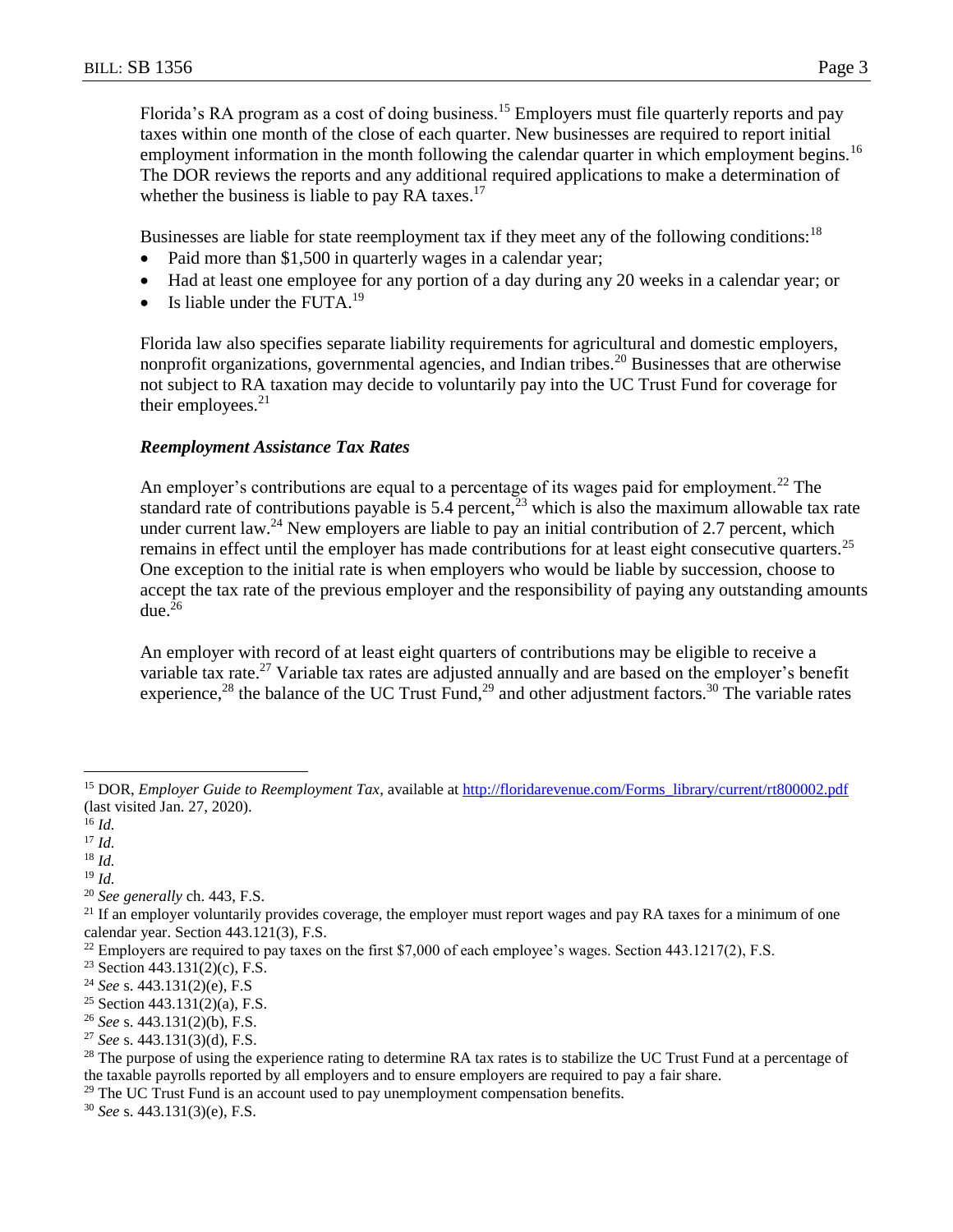range from 5.4 percent to the minimum allowable tax rate, which varies annually but can never be less than  $0.1$  percent.<sup>31</sup>

# *Employee Leasing Companies*

Employee leasing is an arrangement where a leasing company assigns its employees to a client and allocates the direction and control of the leased employees between the leasing company and client.<sup>32</sup> When a client contracts with an employee leasing company  $(ELC)^{33}$  to provide it with workers, those workers are considered employees of the ELC.<sup>34</sup> Employees of an ELC must be reported under the ELC's tax identification number and contribution rate for work performed for the ELC.<sup>35</sup> However, ELCs may choose to make a separate one-time election to report and pay contributions under the tax identification number and contribution rate for each client of the ELC.<sup>36</sup> A newly licensed ELC<sup>37</sup> has 30 days from the date of licensure to make an election with the DOR to report and pay reemployment tax using the tax rate for each client.<sup>38</sup> This method is referred to as the "client method," and the tax rate used will be based upon the wage and benefit history the client has earned under the ELC.<sup>39</sup> If the client does not have a wage and benefit history under the ELC, then the client will have the initial rate of 2.7 percent.<sup>40</sup>

# *Unemployment Compensation Trust Fund*

Economic conditions resulting in abnormally high unemployment accompanied by high benefit charges can cause a severe drain on the UC Trust Fund. This effect triggers the positive fund balance adjustment factor, which consequently increases tax rates for all employers.<sup>41</sup> Conversely, when

 $\overline{a}$ 

<sup>38</sup> DOR, *Reemployment Tax for Professional Employer Organizations*, available at

<sup>&</sup>lt;sup>31</sup> The final adjustment factor spreads costs not included in the variable adjustment factor to all employers whose rates are not at the initial or maximum rate. The final adjustment factor determines the minimum tax rate for the year. *See* s. 443.131(3)(e), F.S.

<sup>32</sup> *See* s. 468.520(4), F.S. The term "client" means a party who has contracted with an employee leasing company to provide a worker, or workers, to perform services for the client. *See* s. 443.036(18).

<sup>33</sup> Employee leasing companies (ELCs) are also referred to as professional employer organizations (PEOs). *See* s. 468.520(4), F.S. Leased employees include employees subsequently placed on the payroll of the employee leasing company on behalf of the client. *See* s. 443.036(18).

<sup>34</sup> *See* s. 443.1216(1)(a), F.S.

<sup>35</sup> *Id.*

<sup>36</sup> *Id.*

<sup>&</sup>lt;sup>37</sup> An Employee leasing company is responsible for providing quarterly reports concerning the clients of the employee leasing company and the internal staff of the employee leasing company. *See* s. 443.036(18).

[https://floridarevenue.com/taxes/taxesfees/Pages/rt\\_elc.aspx](https://floridarevenue.com/taxes/taxesfees/Pages/rt_elc.aspx) (last visited Jan. 27, 2020).

<sup>39</sup> *Id.*

<sup>&</sup>lt;sup>40</sup> If the client company's employment record is chargeable with benefits for less than 8 calendar quarters while being a client of the ELC, the client company must pay contributions at the initial rate. *See* s. 443.1216(1)(a), F.S.

<sup>&</sup>lt;sup>41</sup> If the balance of the UC Trust Fund is below 4 percent of the taxable payrolls for the year immediately preceding the calendar year for which the contribution rate is being computed, then a positive adjustment factor is computed. The positive adjustment factor remains in effect for subsequent years until the balance of the UC Trust Fund equals or exceeds 4 percent of the taxable payrolls. However, if the balance of the UC Trust Fund is above 5 percent of the taxable payrolls for the year immediately preceding the calendar year for which the contribution rate is being computed, then a negative adjustment factor must be computed. The negative adjustment factor remains in effect for subsequent years until the balance of the UC Trust Fund exceeds 4 percent but is less than 5 percent of the taxable payrolls of that year. *See* s. 443.131(3)(e).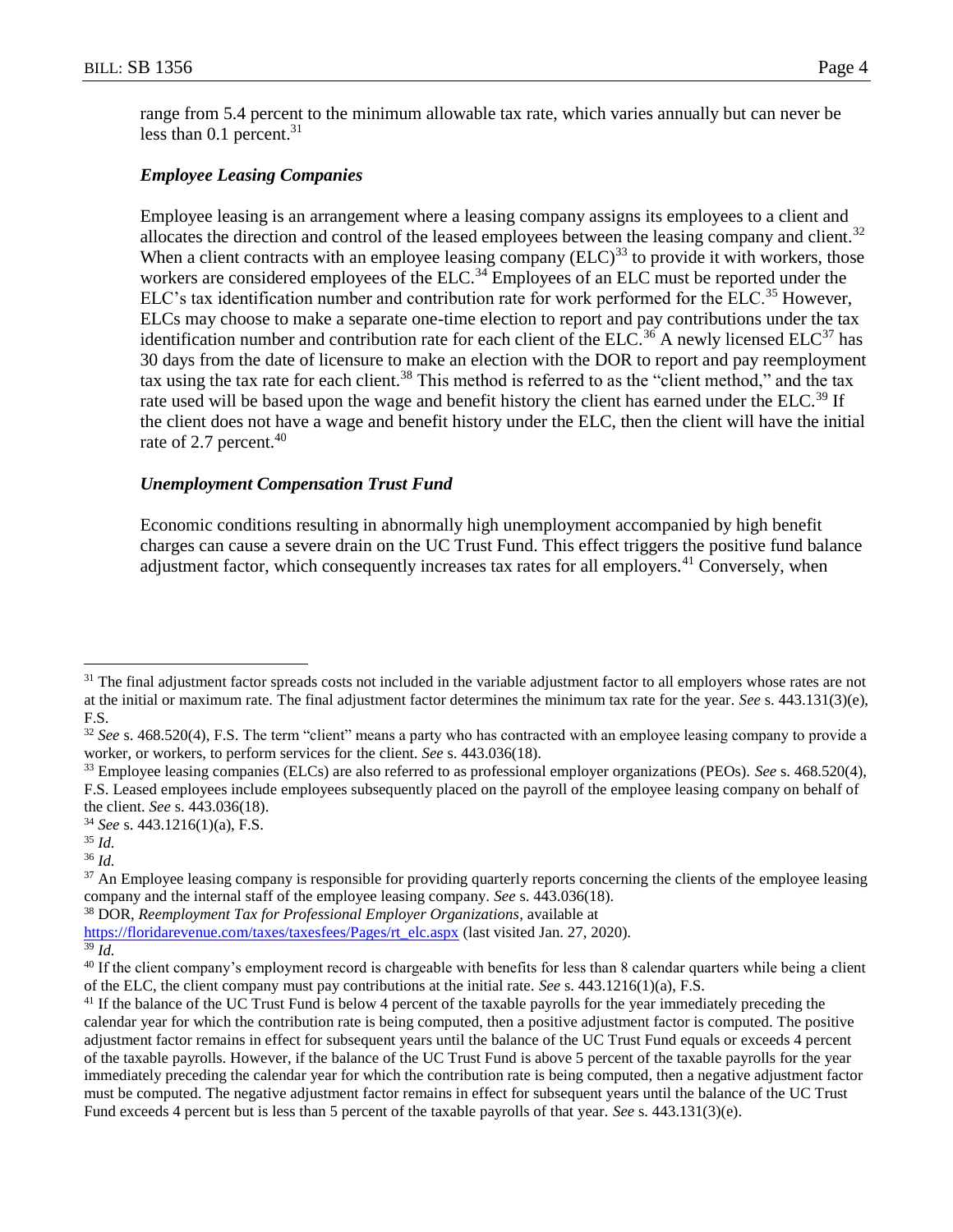unemployment and benefit charges are low, the negative fund balance adjustment factor is triggered, and tax rates for employers are reduced accordingly.<sup>42</sup>

# **III. Effect of Proposed Changes:**

The bill amends ss. 443.1216 and 443.131 of the Florida Statutes to reduce the initial reemployment tax rate for new employers from 2.7 percent to 1 percent.

Beginning January 1, 2021, if an ELC chooses to report and pay the reemployment tax using the tax rate for each client, and a client company's record is chargeable with benefits for less than 8 quarters, the client company is required to pay contributions at the initial tax rate of 1 percent.

Beginning January 1, 2021, the initial reemployment tax rate for new employers whose record is chargeable with benefits for less than 8 quarters is 1 percent. However, the bill provides that the initial tax rate may not be adjusted for any year that the balance of the UC Trust Fund requires the computation of a positive adjustment factor. $43$ 

The bill takes effect July 1, 2020.

# **IV. Constitutional Issues:**

A. Municipality/County Mandates Restrictions:

None.

B. Public Records/Open Meetings Issues:

None.

C. Trust Funds Restrictions:

None.

D. State Tax or Fee Increases:

None.

E. Other Constitutional Issues:

None.

 $\overline{a}$ 

 $42$  During the years of 2010-2014, the Legislature made efforts to temporarily increase the tax wage base from \$7,000 to \$8,500, increased the trigger for the positive adjustment factor from 3.7 percent to 4 percent, and reduced the trigger for the negative adjustment factor from 4.7 percent to 5 percent. The Legislature also reduced the tax wage base and the adjustment factor triggers as the economy stabilized. *See* Ch. 2009-99, Laws of Fla., Ch. 2010-1, Laws of Fla., Ch. 2011-235, Laws of Fla., and Ch. 2012-30, Laws of Fla.

<sup>43</sup> *See* s. 443.131(3)(e).